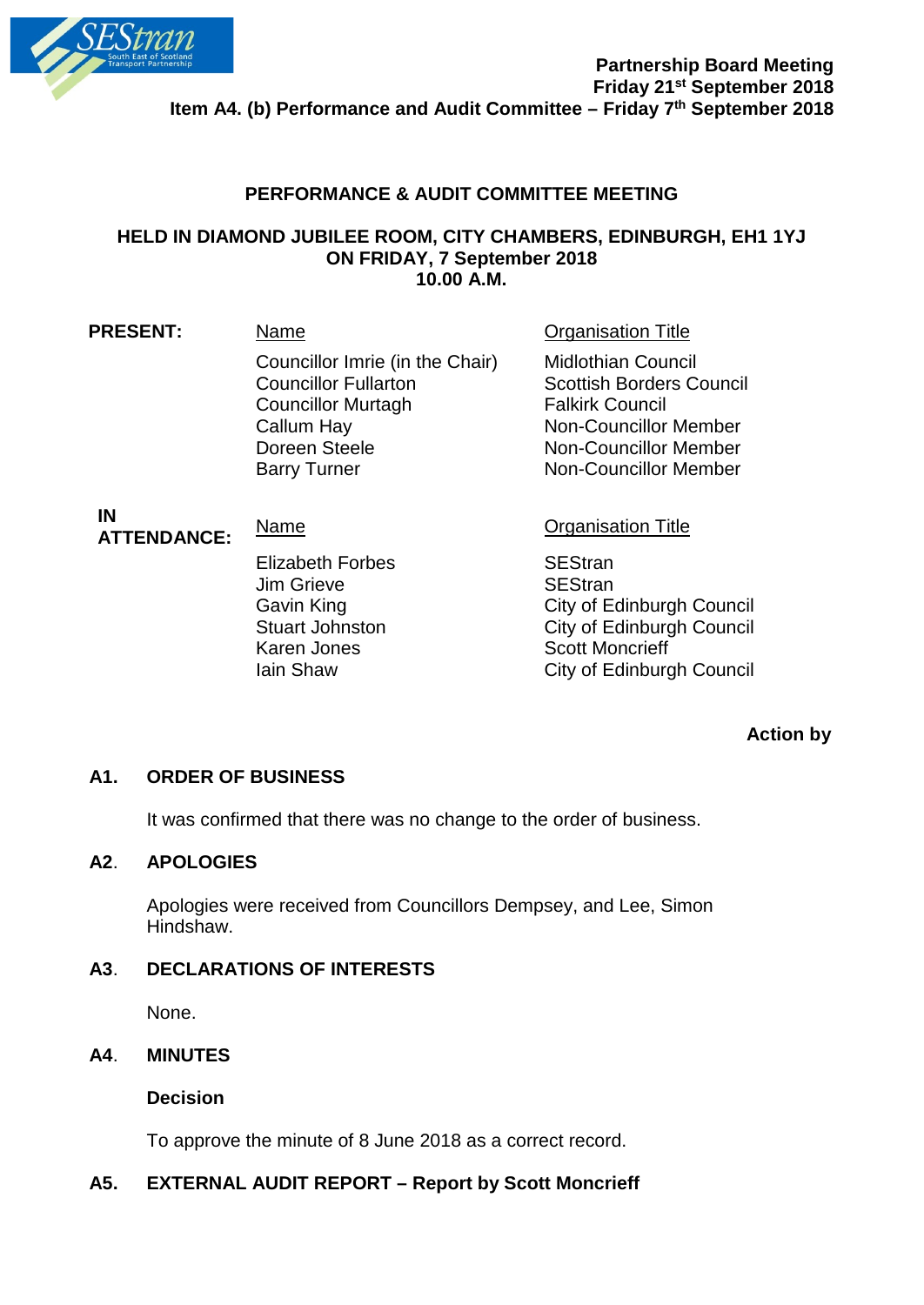Scott-Moncrieff, the external auditors completed an audit in September 2018 and their findings were outlined in the 2017/18 Annual Audit Report.

The key observations from the report identified a significant governance weakness relating to approval of invoices, recommended that further work be carried out to consider the long term financial priorities of the Partnership, and that the Transport (Scotland) Bill which, was introduced to Parliament on 8 June, would have a significant impact as it would allow regional transport partnerships to be given the authority to hold reserves. This would provide the Partnership with greater financial flexibility and help facilitate longer term financial planning.

### **Decision**

To note the report.

# **A6. FINANCE REPORTS**

(a) Audited Annual Accounts 2017/18

The Audited Annual Accounts were presented to the Committee in accordance with the Local Authority Accounts (Scotland) Regulations.

#### **Decision**

- 1) To note the audited accounts and the Auditor's opinion in the audit certificate;
- 2) To refer the Audited Annual Accounts to the Partnership Board for its approval.
- (b) Public Service Reform (Scotland) Act 2017/18

The Committee considered a report which advised that the Scottish Regional Transport Partnerships were included in the schedule of the Public Services Reform (Scotland) Act 2010. This required annual publication of certain information and the report outlined the information to be published.

### **Decision**

- 1) To note the content of the material for publication under the Public Services Reform (Scotland) Act 2010 and detailed in appendix 1 of the report.
- 2) To explore providing further information under the sustainable economic growth heading.
- (c) Invoice Payment Procedure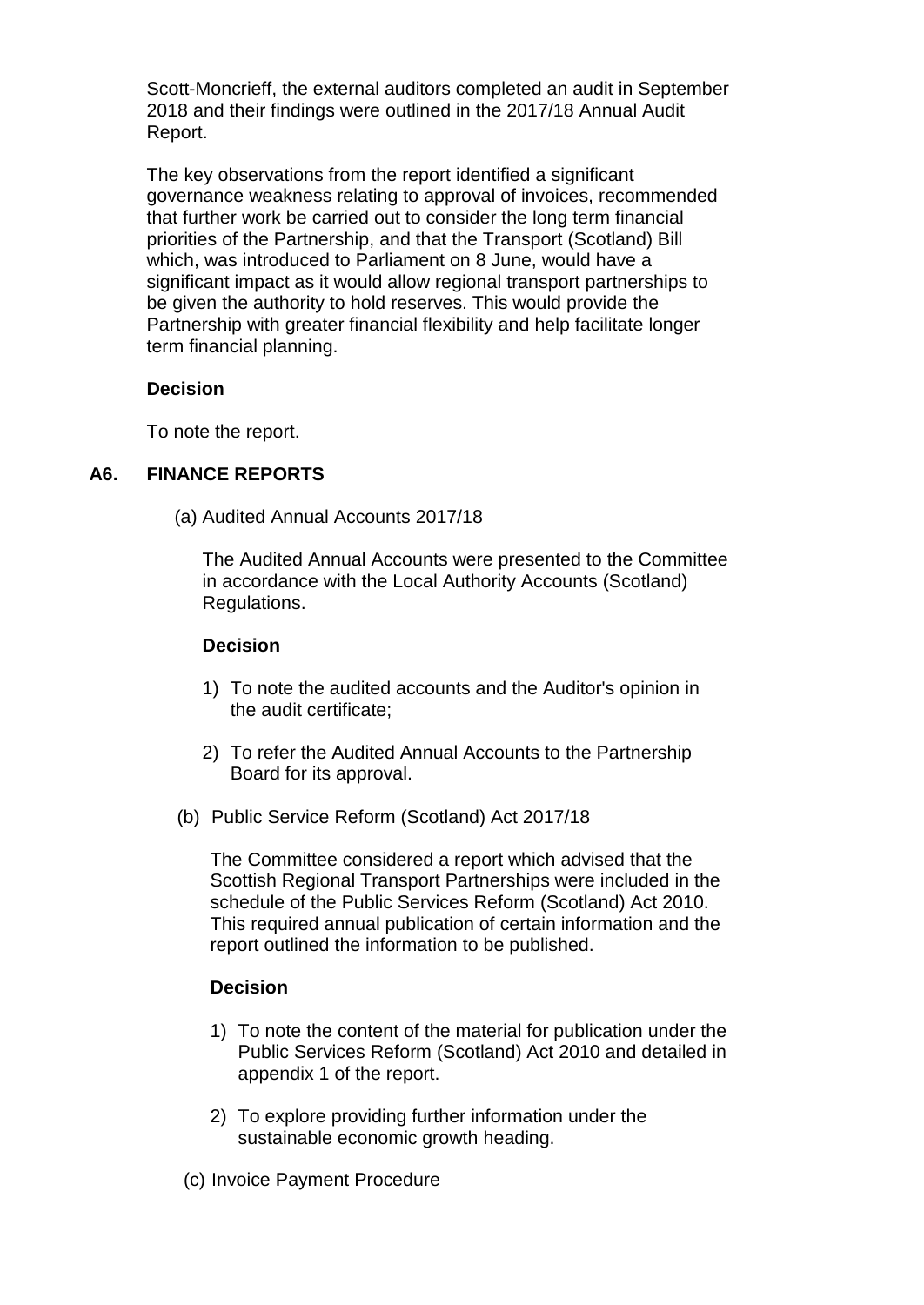As part of the findings of the 2017/18 Annual Audit, the Partnership's External Auditor had recommended the existing arrangements in relation to certification and authorisation of invoice payments should be revised to ensure separation of officer and member roles to facilitate effective challenge and scrutiny. A new approach was proposed to address the Auditor's recommendation.

## **Decision**

To approve the amended "Authorisation of Invoices for Payment - Certifying Officers and Limits of Authority" as detailed in Appendix 2 of the report and refer the report to the Partnership Board.

# **A7. DRAFT ANNUAL REPORT 2017/18**

Details were provided of the performance of SEStran up to the end of the financial year 2018, by presenting a draft copy of the text proposed, to provide the basis of SEStran's Annual Report 2017/18.

The Committee suggested a number of changes to the Annual Report which officers agreed to reflect in the final draft.

# **Decision**

- 1) Subject to the suggestions at the meeting being incorporated to the final version, to note that the draft Annual Report 2017/18 would be presented to the Partnership Board for approval before publication by end of September 2018.
- 2) To recommend that the finalised Annual Report should be submitted to each of the member councils.

### **A8. INFORMATION SECURITY POLICY UPDATES**

An update was provided on the work being undertaken on information governance and in preparation for the upcoming Cyber Essentials Assessment on the 24th September 2018, officers had been reviewing and amending SEStran's policies to improve its cyber resilience protocols.

It was highlighted that there was a 2018 Data Protection Act recently introduced and this should be reflected in the policy.

### **Decision**

To approve the changes to the policy for immediate implementation.

### **A9. DATE OF NEXT MEETING**

10:00am on Friday 23 November 2018 in Mandela Room, City Chambers,